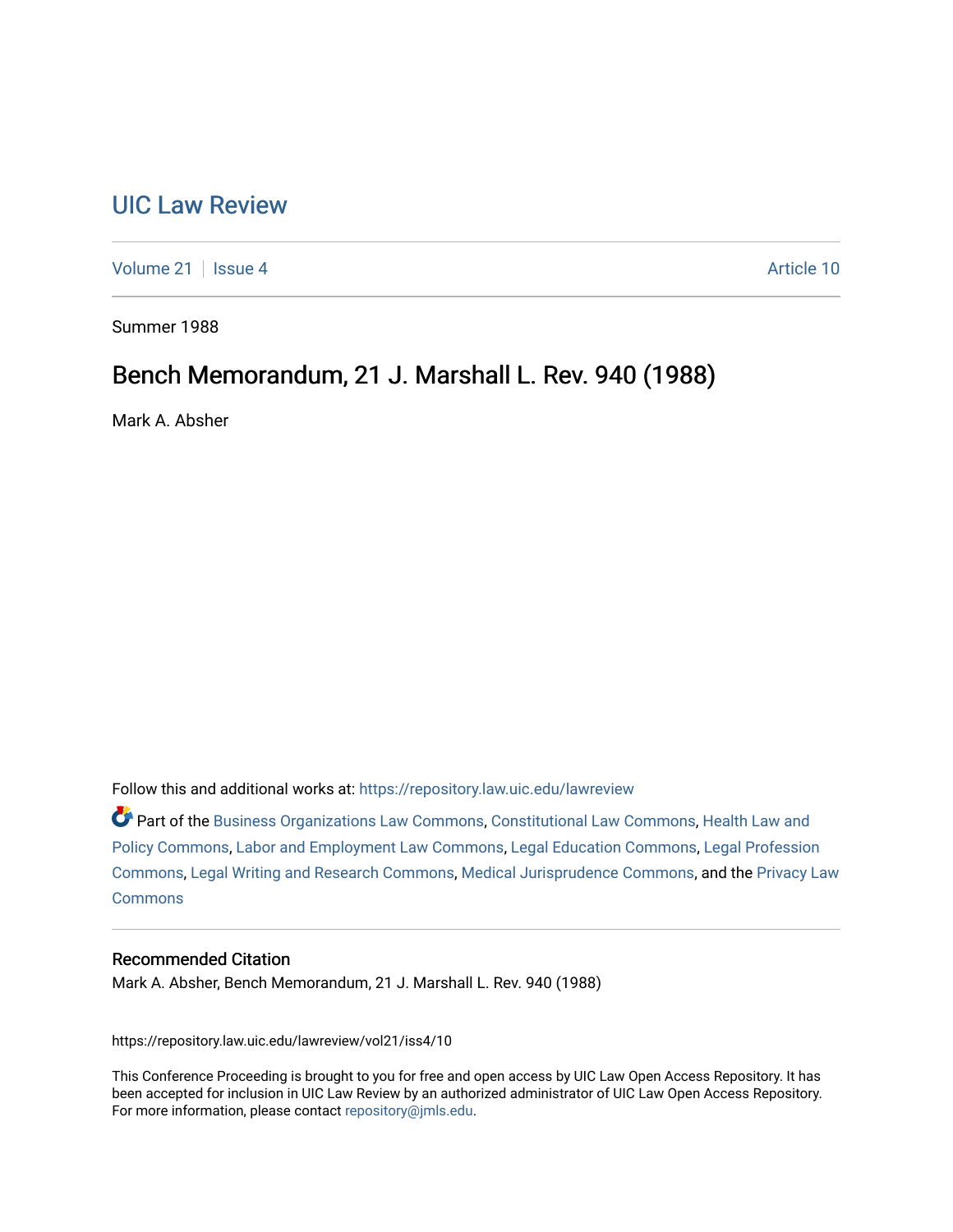## No. 87 L 00111 IN THE SUPREME COURT OF THE STATE OF MARSHALL OCTOBER TERM, **1987**

## LAWRENCE A. WILSON d/b/a SENTRY SERVICES Defendant-Petitioner,

JOHN SLATER,

Plaintiff-Respondent.

VS.

#### **BENCH MEMORANDUM\***

## I. STATEMENT OF THE CASE

This case comes before the Supreme Court of the State of Marshall on its order granting Defendant, Lawrence Wilson d/b/a Sentry Services, leave to appeal. The Marshall Appellate Court for the First Judicial Circuit reversed the order of the Lincoln County District Court, granting the defendant's motion for summary judgment.

The parties stipulated to the facts which follow. Lawrence Wilson is the sole proprietor of Sentry Services, a private security guard and night watch service. John Slater is a former employee of Sentry. Slater began his employment with Sentry in **1983,** working night shifts while pursuing his business degree at the University of Marshall.

To ascertain whether its employees are in adequate physical condition, Sentry provides an annual physical testing program which includes a blood test. In years past, Wilson informed employees that their blood would be tested for cholesterol levels, related to cardiovascular problems, and for hypoglycemia, a disorder associated with diabetes. The test results were recorded in each employee's personnel file. This medical information was always kept confidential. Any employee with a cardiovascular or blood-sugar disorder was given a leave of absence until the company physician informed the employer that the employee could safely return to work. Slater never objected to the company physical.

**<sup>\*</sup>** This memorandum was prepared by Mark A. Absher, Associate Justice, John Marshall Law School Moot Court Executive Board.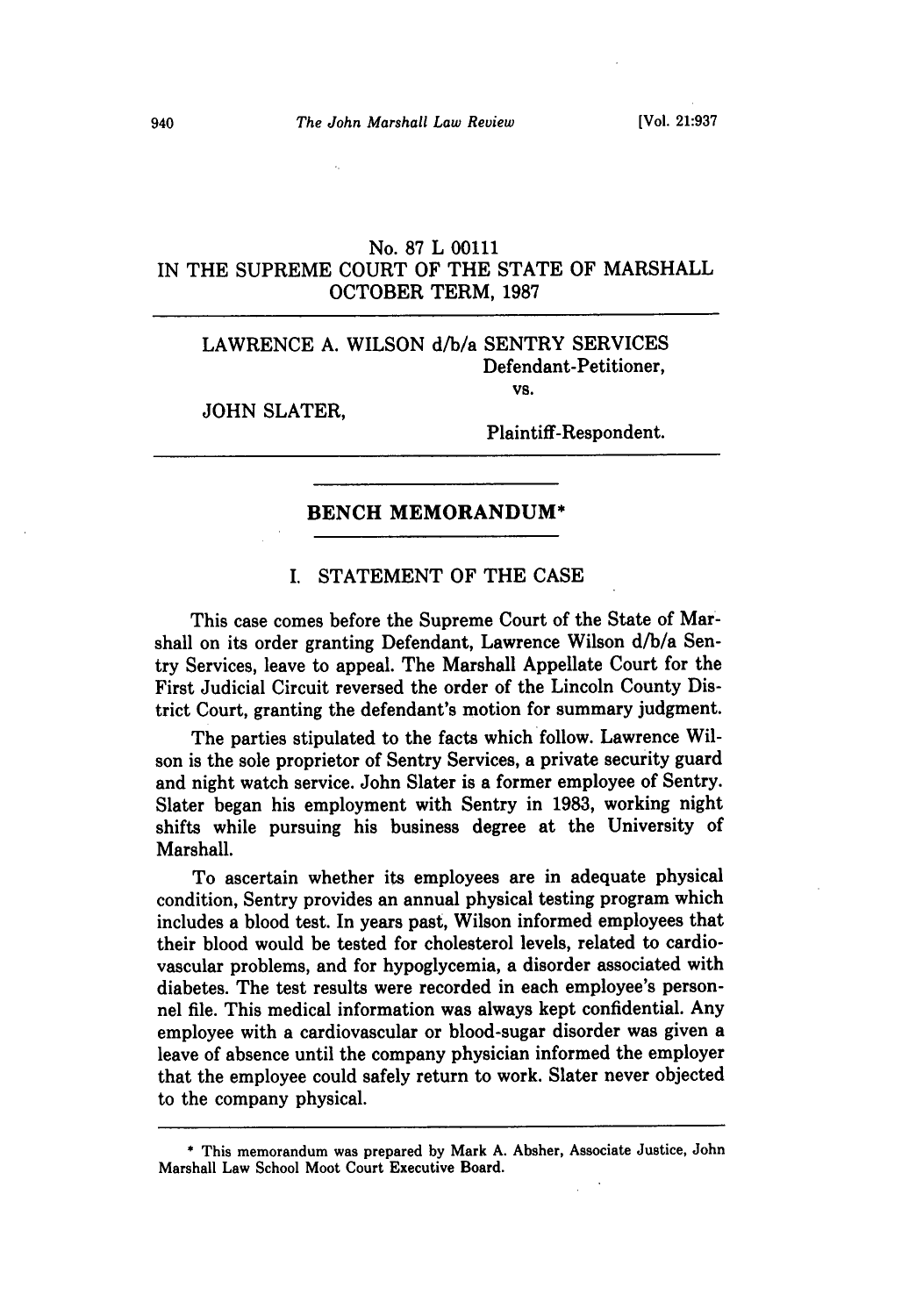In December of **1986,** the Lincoln Medical Laboratory, retained **by** Sentry for purposes of its testing program, suggested that Wilson include HIV<sup>1</sup> tests in the April, 1987, physical. Wilson decided to order the test; however, he did not notify the employees of this deci-

sion. The testing was otherwise completed as usual.

Slater left the company on April **30, 1987,** to complete his ex**ams** and begin his search for business related employment. On May **1, 1987,** Wilson was informed **by** the laboratory that Slater tested positive for the existence of the HIV (AIDS) antibody. Wilson contacted Slater that same day, informing him of the test and the test results.

Subsequently, on May **6, 1987,** Wilson attended the monthly luncheon of the Lincoln County Chamber of Commerce held at a local restaurant. Approximately **75** people attended the luncheon. During lunch, before the start of the business meeting, people at Wilson's table began discussing AIDS. Wilson informed his friends that he had tested his employees for the **AIDS** antibody and that one, John Slater, tested positive.

Slater's complaint, filed June 12, **1987,** alleges that Wilson invaded Slater's privacy in two ways. First, Slater alleges that Wilson intruded into his seclusion when he tested Slater for the AIDS antibody. Second, Slater alleges that Wilson invaded Slater's privacy when Wilson publicly disclosed the private fact that Slater tested positive for the AIDS antibody. Slater and Wilson filed cross motions for summary judgment. In support of his motion, Slater submitted a copy of the *Recommendation for Preventing Transmission*

**19881**

**<sup>1.</sup>** "Human Immunodeficiency Virus (HIV) is the internationally recognized name for the virus that is believed to cause AIDS. The virus has also been called LAV (Lymphadenopathy-Associated Virus type III) and HTLV-III (Human T-Lymphotropic Virus)." Schatz, *The Aids Insurance Crisis: Underwriting or Overreaching?,* **100** HARV. L. REV. **1782,** n. 2 **(1987).** The HIV test to determine the existence of the antibody is comprised of a series of three tests, known as the ELISA-ELISA-Western Blot series. The **ELISA** (enzyme-lined immunosorbent assay test, "the most widely used, detects the antibodies which indicate exposure to the disease." Rousseau, *The AIDS Epidemic and the Issues in the Workplace,* **72** MAss. L. REV. **51, 52 (1987).** "The second more specific and expensive test for detecting [the HIVI antibodies is the Western Blot test." *Id.* **"A** person with two positive ELISA tests and positive WB [Western Blot] is a true confirmed positive with **99.9%** reliability." Clifford **&** Iuculano, *AIDS and Insurance: The Rationale for AIDS-Related Testing,* **100** HARv. L. REV. **1806, 1812 (1987).** It is important to note, however, that "[c]urrent medical testing techniques only indicate whether an individual's blood possesses **AIDS** antibodies. Presence of AIDS antibodies indicates only that an individual has experienced past exposure to the AIDS virus. It does not *conclusively* establish that the individual is a carrier of active virus, although the probability that the individual [has **AIDS]** is substantial. Nor does it conclusively establish that the individual will develop symptoms of AIDS related complex (ARC symptoms) or suffer the full blown disease state itself." Cross **&** Haney, *Legal Issues Involved in Private Sector Medical Testing of Job Applicants and Employees,* 20 **IND.** L. REV. **517, 518** n. **9 (1987)** (emphasis in original).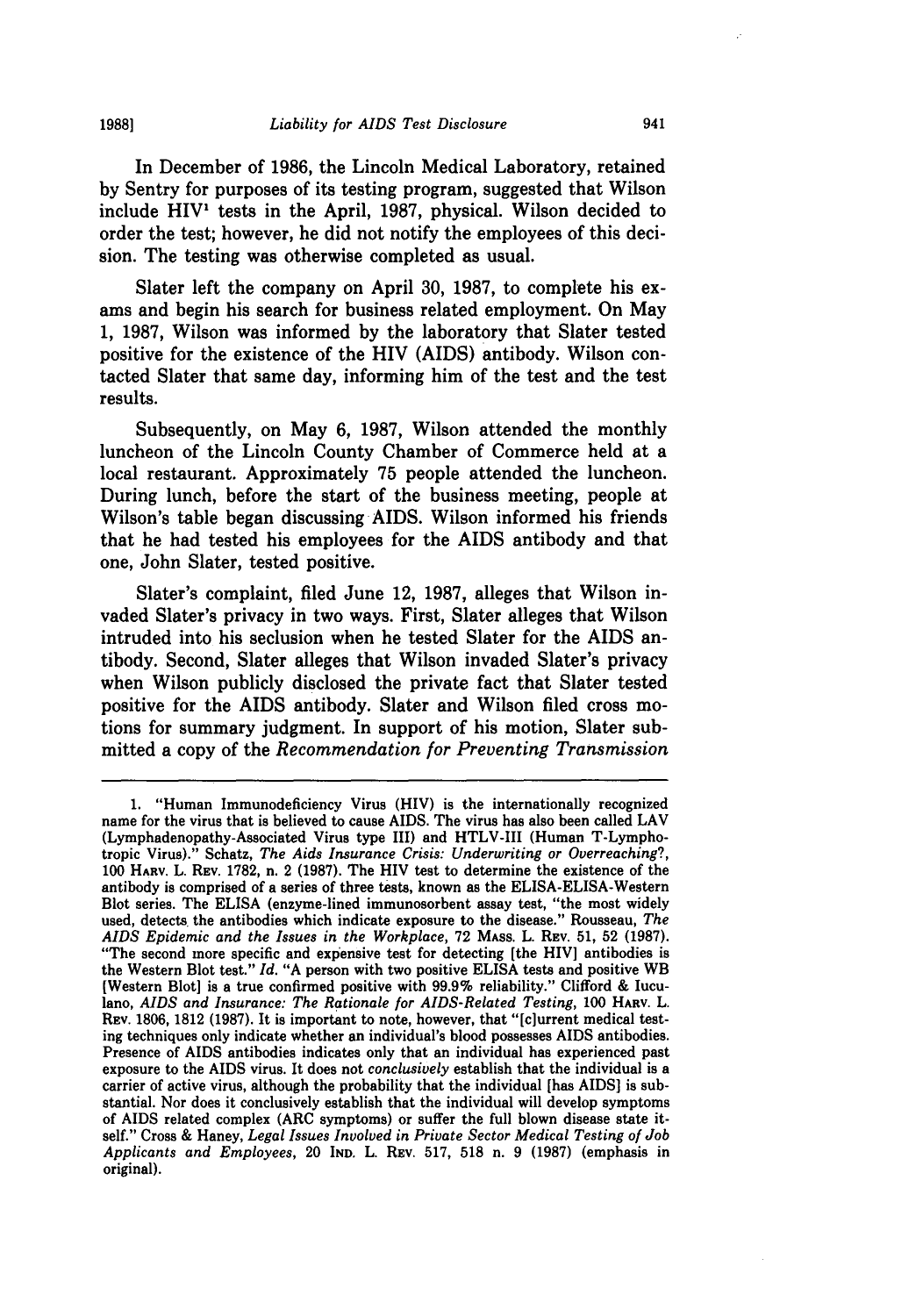*of Infection with Human T-Lymphotrophic Virus Type III/ Lymphadenopathy-Associated Virus in the Workplace* prepared by the Center for Disease Control. Wilson submitted no evidence to contravene the report but argued that the report itself was irrelevant to the determination of the issues.

The trial court granted defendant's motion for summary judgment on Count I of the plaintiff's complaint on the grounds that the disease information contained in Slater's blood did not constitute a privacy interest protected by the tort of intrusion into seclusion. It further stated that "even if the plaintiff proved a prima facie case of invasion of privacy, this Court is not persuaded that the plaintiff's privacy interest outweighs the employer's right to acquire the information." The appellate court disagreed, holding that the "physiological biography contained in the blood of an individual is private information which an individual can reasonably expect to be left alone."

The trial court also granted the defendant's motion to dismiss Count II of the plaintiff's complaint. That court concluded that "because **(1)** AIDS is lethal; (2) research into AIDS is, **by** virtue of its novelty, incomplete; and **(3)** the public is terrified of infection regardless of the current evidence as to the transmissibility of AIDS, the public's need to be informed outweighs any privacy interest" that Slater may have. Again, the appellate court disagreed. After discussing the limited transmissibility of the AIDS virus, the court concluded that "only Slater's sexual partners or those people who are likely to have contact with Slater's blood can show a need for results of the HIV tests. The public at large has no need. Moreover, none of the recipients of the information was Slater's sexual partner or likely to be exposed to Slater's blood." The appellate court reversed the decision of the trial court and remanded the case for trial on the question of damages. The Supreme Court of Marshall granted the defendant's petition for leave to appeal.

#### II. **INTRODUCTION**

The common law tort, invasion of privacy, is actually the genus of four distinct species. *See,* Restatement (Second) of Torts, § **652 (1977).** The right to privacy is invaded when there is **(1)** unreasonable intrusion upon the seclusion of another, (2) commercial appropriation of another's name or likeness, **(3)** unreasonable publicity given to another's private life and (4) unreasonable publicity which places another in a false light. *Hester v. Barnett,* **723 S.W.2d** 544, **562** (Mo. Ct. **App. 1987),** *citing* Restatement (Second) of Torts, § **652B (1977).** In this case the Court is called upon to determine the parameters of the privacy torts, intrusion upon seclusion and public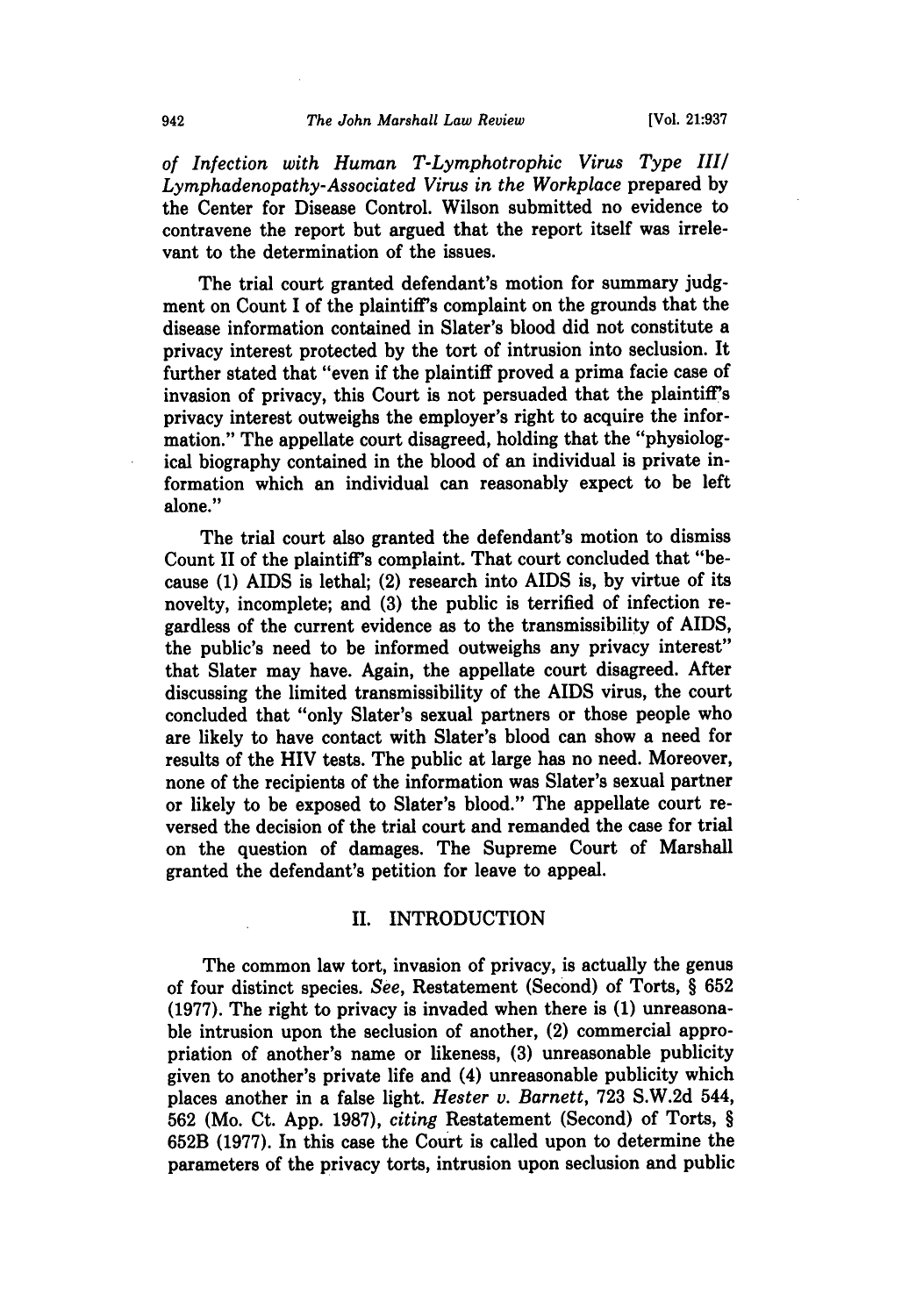disclosure of private facts, within the context of the employer-employee relationship. The questions presented by this case have been anticipated by various commentators:

One might imagine a privacy action premised on the theory that requiring an intrusive medical procedure whose results may not lawfully be used is an unjustified invasion of the body, a kind of physical assault, and certainly an insult to the physical integrity of the employee. Furthermore, if the employee tests seropositive and the employer fails to keep the information confidential, one can imagine the potential for defamation and related tort developments.

Leonard, *AIDS and Employment Law Revisited,* 14 **HOFSTRA** L. REV. 11, 46 (1986) (footnotes omitted).

Ideally, the integrity of individuals who have access to AIDS-related information and formal procedures established by agencies holding such information would be sufficient to ensure confidentiality. Violations are certain to occur, however, and when they do, criminal sanctions and civil remedies must be available to redress breaches of the confidentiality of AIDS-related information.

Comment, *Protecting Confidentiality in the Effort to Control AIDS,* 24 HARV. J. **ON LEGIS.** 315 (1986).

Some states have enacted statutes in anticipation of problems related to those presented here. California, for example, recently enacted its "Acquired Immune Deficiency Syndrome Public Health Records Confidentiality Act," which provides a civil penalty of \$1,000 to \$5,000 plus court costs against "[a]ny person who willfully or maliciously discloses the content of any confidential public health record. **. .** to any third party. . . **." CAL.** HEALTH & SAFETY **CODE,** § 199.45(e) (Deering **1986).** A Massachusetts statute provides that "no employer shall require HTLV-III antibody or antigen tests as a condition of employment." MASS. GEN. LAWS **ANN.** ch. 111, § **70F** (West **1986).** Wisconsin has a similar statute. WiS. **STAT.** §§ 103.15, 146.025 **(1985).** There are, however, no applicable Marshall statutes, and there are no cases from any jurisdiction directly on point.

Commentators speculate "that the dearth of common law invasion of privacy suits involving the employee-employer relationship may be because conflicts over the issue arise and are settled in" arbitration. Menard & Morrill, *The Employer and the Law of Privacy in the Workplace-the U.S. Model to Date,* **9** N.C.J. INT'L & COM. **REG. 93, 109 (1983).**

The parties' interests in this matter are complicated by the nature of the AIDS disease. The employee's interest in keeping his condition private is augmented by the fact that the disease is largely transmitted by socially unacceptable conduct.2 His interest in pri-

**1988]**

<sup>2. &</sup>quot;The CDC has identified six at risk groups prone to infection: **(1)** gay and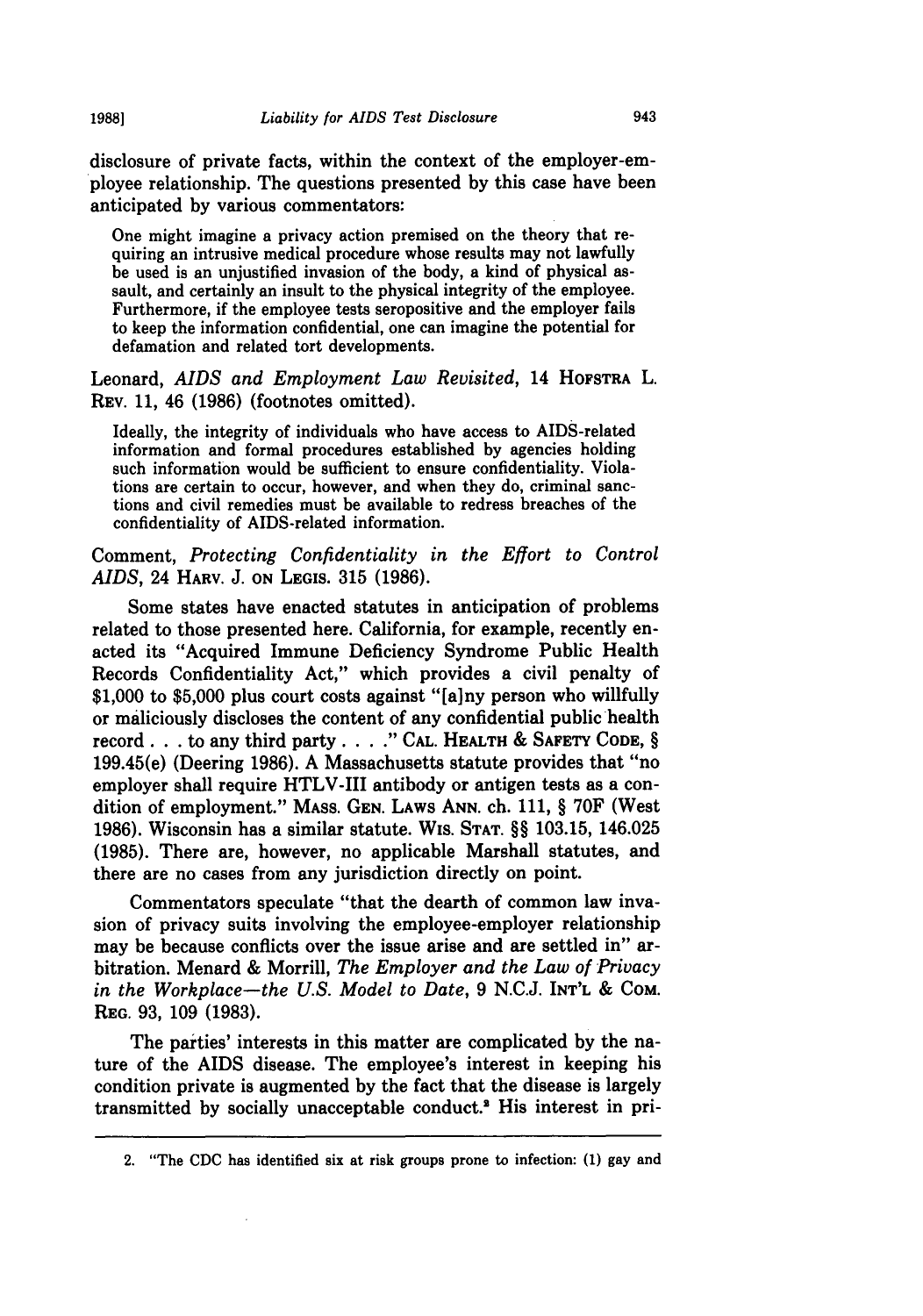vacy, however, is set against the interests of 'his employer and the general public in identifying carriers of the deadly disease.'

While the trial court found the employer's interests to be greater, the appellate court held that the balance tips in favor of the employee's right to privacy on both counts. This Court must, therefore, decide (1) whether Wilson invaded Slater's privacy when Wilson, without informing Slater, tested Slater for the AIDS antibody, and (2) whether Wilson invaded Slater's privacy when Wilson disclosed to members of the general public the fact that Slater tested positive for the AIDS antibody.

#### III. **ANALYSIS**

#### A. INTRUSION INTO SECLUSION

The first issue presented by this appeal is whether Wilson invaded Slater's privacy when Wilson, without informing Slater, tested Slater for the AIDS antibody. The Restatement (Second) of Torts provides that

[o]ne who intentionally intrudes, physically or otherwise, upon the solitude or seclusion of another or his private affairs or concerns, is subject to liability to the other for invasion of his privacy, if the intrusion would be highly offensive to a reasonable person.

#### Restatement (Second) of Torts § 652B (1977).<sup>4</sup>

To establish his prima facie case for this species of privacy invasion, the plaintiff must show (1) a matter which plaintiff has a right to keep private, (2) that the defendant intruded into that private

3. "As of June 9, 1986, there had been 21,517 cases of AIDS reported to the C.D.C. Of these cases, there have been 11,713 deaths attributed to AIDS in the United States alone." Closen, et al., *AIDS: Testing Democracy-Irrational Responses to the Public Health Crises and the Need for Privacy in Serologic Testing,* 19 J. MARSHALL L. REV. 835, 850 (1986).

4. Many courts look primarily to the Restatement (Second) of Torts for an au- thoritative definition of actionable conduct in cases of invasion of privacy. *See, e.g, Humphers v. First Interstate Bank,* 68 Or. App. 573, 684 P.2d 581, 588 (1984) ("In nearly all of the Oregon opinions discussing invasion of privacy, the court has cited with approval the definitions of invasion of privacy given in the Restatement,"); *Harris v. Harris v. Easton Publishing Co.,* 483 A.2d 1377, 1383 (Pa. Super. 1984) (stating that the Pennsylvania state courts have "cited with approval the Restatement (Second) of Torts, §§ 652B-E for support regarding invasion of privacy matters). The Restatement's analysis of the privacy torts is largely attributed to "Dean Prosser's influence as the first reporter for the Second Restatement of Torts **.... "** 1 *Privacy Law and Practice,* T 1.01 at 1-6 (G. Trubow ed. 1987). Prosser's presentation of the privacy torts in Privacy, 48 **CAL.** L. REV. (1960), parallels that of the Restatement.

bisexual men (2) intravenous drug users **(3)** prostitutes (4) persons transfused with contaminated blood **(5)** any sexual partners of people in at risk groups and **(6)** children born to mothers at risk." Rousseau, *The Aids Epidemic and the Issues in the Workplace,* **72 MASS.** L. **REV. 51, 51-52 (1987). Of** these six groups, "[olver **70%** of the reported AIDS cases occur in homosexual and bisexual males **. . ."** Closen, et al, *AIDS: Testing Democracy-Irrational Responses to the Public Health Crises and the Need for Privacy in Serologic Testing,* 19 J. MARSHALL L. REV. 835, 865 (1986).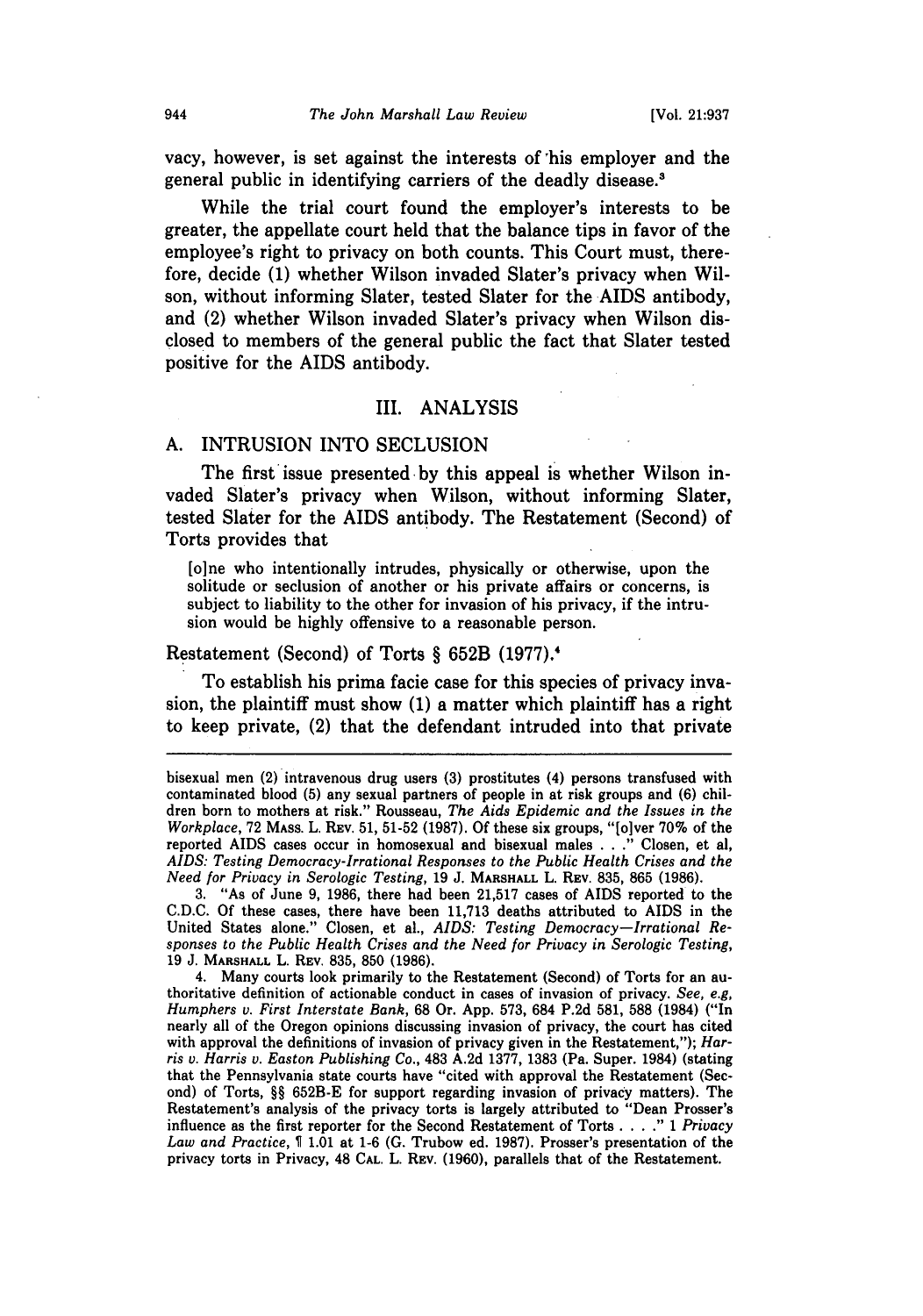**19881**

matter, and **(3)** that the defendant's intrusion was objectionable to the reasonable person. *Earp v. Detroit,* 16 Mich. App. 271, 276-277, 167 N.W.2d 841, 845 (1969).

#### *1. Protected Interest: A Physiological Biography*

The first subordinate issue in this count is whether the disease information contained within Slater's blood is a seclusion which he could reasonably expect to have been left alone. The Restatement provides that the protected interest extends to any "seclusion that the plaintiff has thrown about his person or affairs," or otherwise to anything "not exhibited to the public gaze." Restatement (Second) of Torts § 652B comment c (1977). Other comments and illustrations suggest that a plaintiffs interest is expansive, protecting the privacy of information in several categories, including **(1)** his actions in non-public locations, such as his home, his room in a hotel, or even his hospital room; (2) information which may be communicated through his mail or his telephone; **(3)** information which he has stored in places, such as his wallet, his safe, or his personal files, and (4) information which others may have about him on record, such as a bank account.

Courts have further expanded the protected interest. *See, e.g., Harkey v. Abate,* 131 Mich. App. 177, 346 N.W.2d 74 (1983) (plaintiff found to have a right to privacy in a public rest room); *Phillips v. Smalley Maintenance Services,* 435 So.2d 705, 708-09 (Ala. 1983) (plaintiff found to have a privacy interest in her "emotional sanctum," which includes her right to be free from lurid propositions); *DeMay v. Roberts,* 46 Mich. 160, 9 N.W. 76 (1881) (plaintiff found to have a privacy interest in the area around the room from which her childbirth was viewable and audible); *but see, Lewis v. Dayton Hudson Corporation,* 128 Mich. App. 165, 339 N.W.2d 857 (1983) (no reasonable expectation of privacy in retailer's fitting room where sign indicated that the room was under surveillance); *Eddy v. Brown,* 715 P.2d 74 (Okla. 1986) (employee has no reasonable expectation of privacy vis-a-vis his employer in his employment medical records).

While there are no common law tort cases suggesting that the privacy interest includes a plaintiff's physiological biography, such an interest has been acknowledged as protected under the Fourth Amendment from an unreasonable search.<sup>6</sup> See, e.g., McDonnell v.

<sup>5.</sup> As a legal concept, privacy finds expression in three areas: constitutional, statutory and common law. *Department of Mental Health v. Texas State Employees Union,* 798 S.W.2d 498 (Tex. App. 1986). One journalist notes, however, that "it is anticipated that the same [consitutional] principles will be applied in the private sec- tor to form the basis for privacy claims" as are used in the public sector. Harstein, *Drug Testing in the Work Place: A Primer for Employers,* 12 **EMPL. REL.** L.J. 577, 589 **(1987).**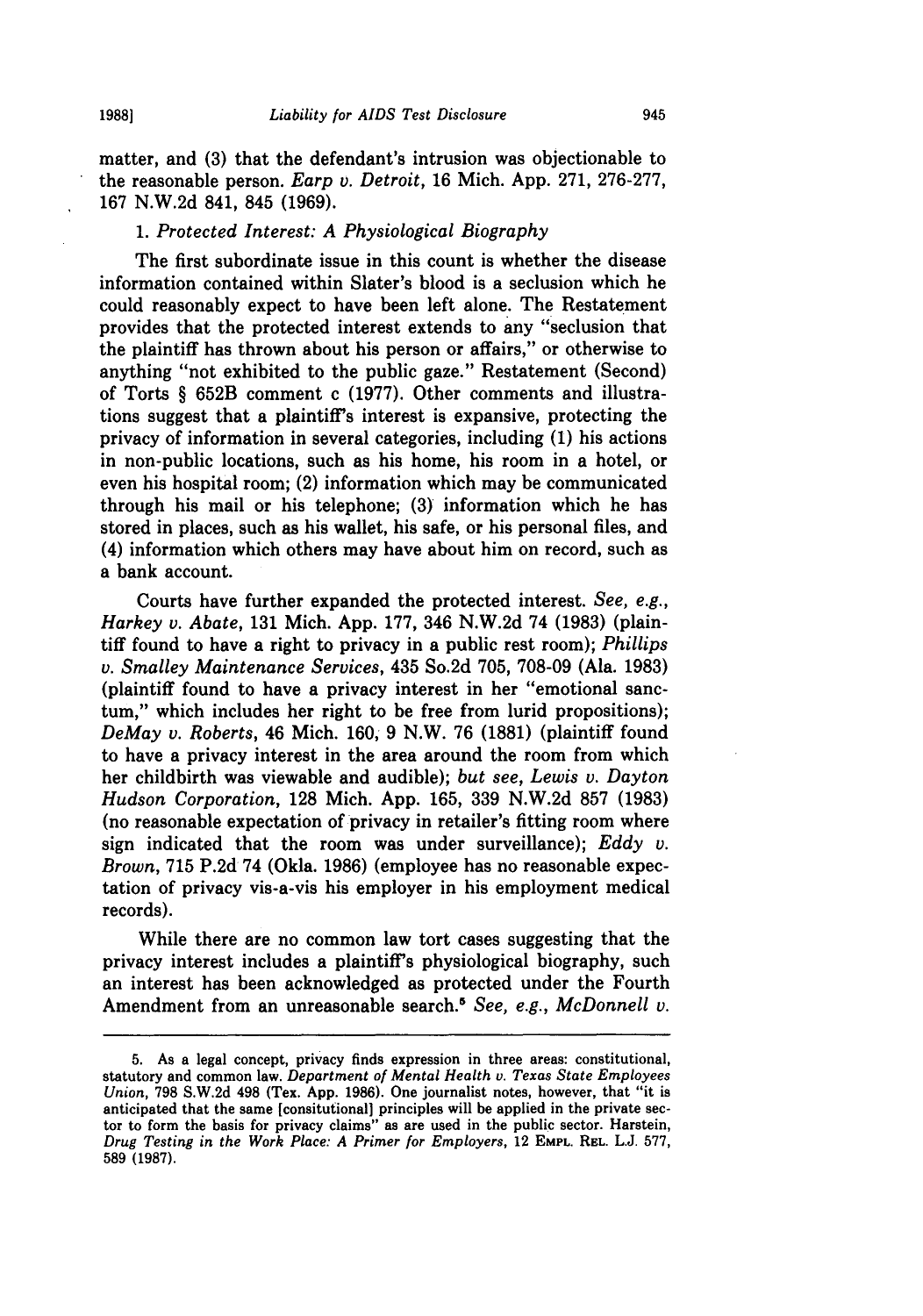*Hunter,* **612** F. Supp. 1122 **(D.C.** Iowa **1985).** In *McDonnell,* the plaintiffs brought an action challenging the policy of the Department of Corrections which permitted urinalysis and blood tests of employees upon the request of department officials. After noting that "both blood and urine can be analyzed in a medical laboratory to discover numerous physiological facts about the person from whom its came," the District Court stated that "[o]ne clearly has a reasonable and legitimate expectation of privacy in such personal information contained in his body fluids." 612 F. Supp. at 1127. Slater should argue that the disease information contained in his blood is a seclusion within the scope of the protected interest. He should argue that his interest in being free from intrusion into his physiological biography is at least as great as his interest in being free from intrusion into his actions at his home or intrusion into his personal documents. He should further argue that since his physiological biography is not open for public inspection or casual observation, it is information which should be protected from intrusion. Finally, he should argue that, because information about his condition has been recognized to be "highly sensitive and personal," Comment, *Protecting Confidentiality in the Effort to Control AIDS,* 24 HARV. **J. ON** LEGIS, 315, 318 (1986), he has a right to keep such information private.

Wilson on the other hand, should argue that Slater's claim that a "physiological biography" constitutes a seclusion is at best tenuous, considering that it has never been held to be a seclusion by any court, any statute, or the Restatement (Second) of Torts.

#### 2. *Prohibited Conduct: The Intrusion*

The second subordinate issue is whether Wilson's testing of Slater's blood for the AIDS antibody amounts to an intrusion. The Restatement provides that an invasion may be by (1) physical intrusion into a place where the plaintiff has secluded himself, (2) use of the defendant's senses to oversee or overhear the plaintiff's private affairs, or (3) some other form of investigation or examination into plaintiff's private concerns. Restatement (Second) of Torts, § 652B, comment b.

An intrusion is not actionable unless it is unreasonable. *Pemberton v. Bethlehem Steel Corp.,* 66 Md. App. 133, 502 A.2d 1101, 1117 (1986), *cert. denied,* 107 **S.** Ct. 571 (1987) (shadowing surveillance not actionable); *accord, McLain v. Boise Cascade Corporation,* 271 Or. 549, 533 P.2d 343 (1975). There is no liability unless the intrusion is substantial and highly offensive. *Sofka v. Thal,* 662 S.W.2d 502, 511 (Mo. 1983) (six to eight polite phone calls by a collection agency over a period of several months not substantial enough to be actionable); *Ellenberg v. Pinkerton's, Inc.,* 130 Ga. App. 254, 202 S.E.2d 701 (1973) (surveillance of plaintiffs actions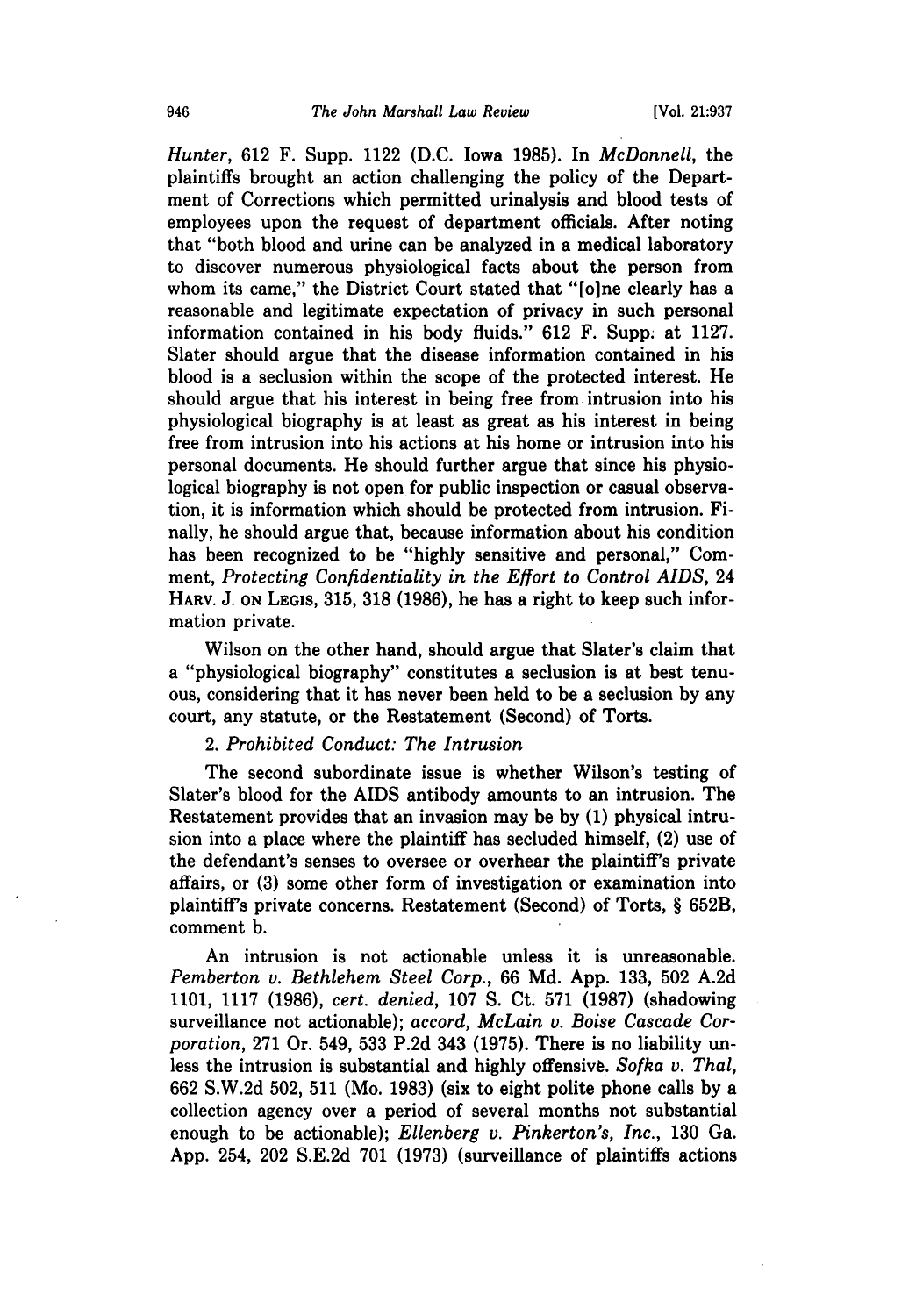around home and while driving not substantially intrusive); *see also McCormick v. Haley,* **37** Ohio **App. 2d 73, 307 N.E.2d** 34, **38 (1973)** (negligent intrusion not actionable).

An intrusion will be actionable, however, when it is offensive to reasonable people. *Hester v. Barnett,* **723 S.W.2d** 544, **563** (Mo. **App. 1987).** In *Hester* the Missouri Appellate Court concluded that acquiring private information through subterfuge constitutes an actionable intrusion. **723** S.W. **2d** at **563.** In that case the plaintiffs alleged that the defendant pastor had entered their home under the pretense of providing family counseling while his true motive was to harm them with information that he acquired. *Id.* at **562.** The trial court dismissed that count of the plaintiffs' complaint. *Id.* at 549. The appellate court reversed, noting that the allegations "describe a substantial interference with seclusion and of the kind decidedly offensive to reasonable persons." *Id.* at **563.**

Additionally, a court has found an actionable intrusion where the press gained entrance by subterfuge into the home of the plaintiff and photographed him there. *Dietemann v. TIME, Inc.,* 449 **F.2d** 245 (9th Cir. **1971). A** similar result occurred where a news photographer published a picture taken surreptitiously of a patient in her hospital bed. *Barber v. TIME, Inc.,* 348 Mo. **1199, 159** S.W. **2d 291** (1942).

Slater should argue that Wilson's actions are no different from the actions of the pastor in *Hester* or the photographs in *Dietemann* and *Barber.* Slater should emphasize that in this case Wilson tested Slater for the AIDS antibody under the guise of conducting the usual annual physical, and argue that such actions amount to an unreasonable intrusion.

It is difficult for Wilson to argue that there was no intrusion. He can, however, argue that the intrusion was not surreptitious in any way. Wilson took no affirmative steps to deceive Slater. He should further argue that the intrusion was reasonable considering that it was done for the benefit of the employee (not to mention those with whom Slater may have sexual contact). Finally, Wilson should dismiss the matter simply **by** arguing either **(1)** that because there is no seclusion, it follows that there can be no intrusion, or (2) that the intrusion was justified.

#### *3. Justification For Conduct: Wilson's Defense6*

Assuming that Wilson's testing of Slater for the AIDS antibody amounted to an intrusion into Slater's seclusion, Slater could lose this count if Wilson's actions were justified. *See, Lunch v. Johnston,*

<sup>6.</sup> While Wilson's justification is not part of Slater's prima facie case, Slater must be able to show that Wilson's action was unpermitted.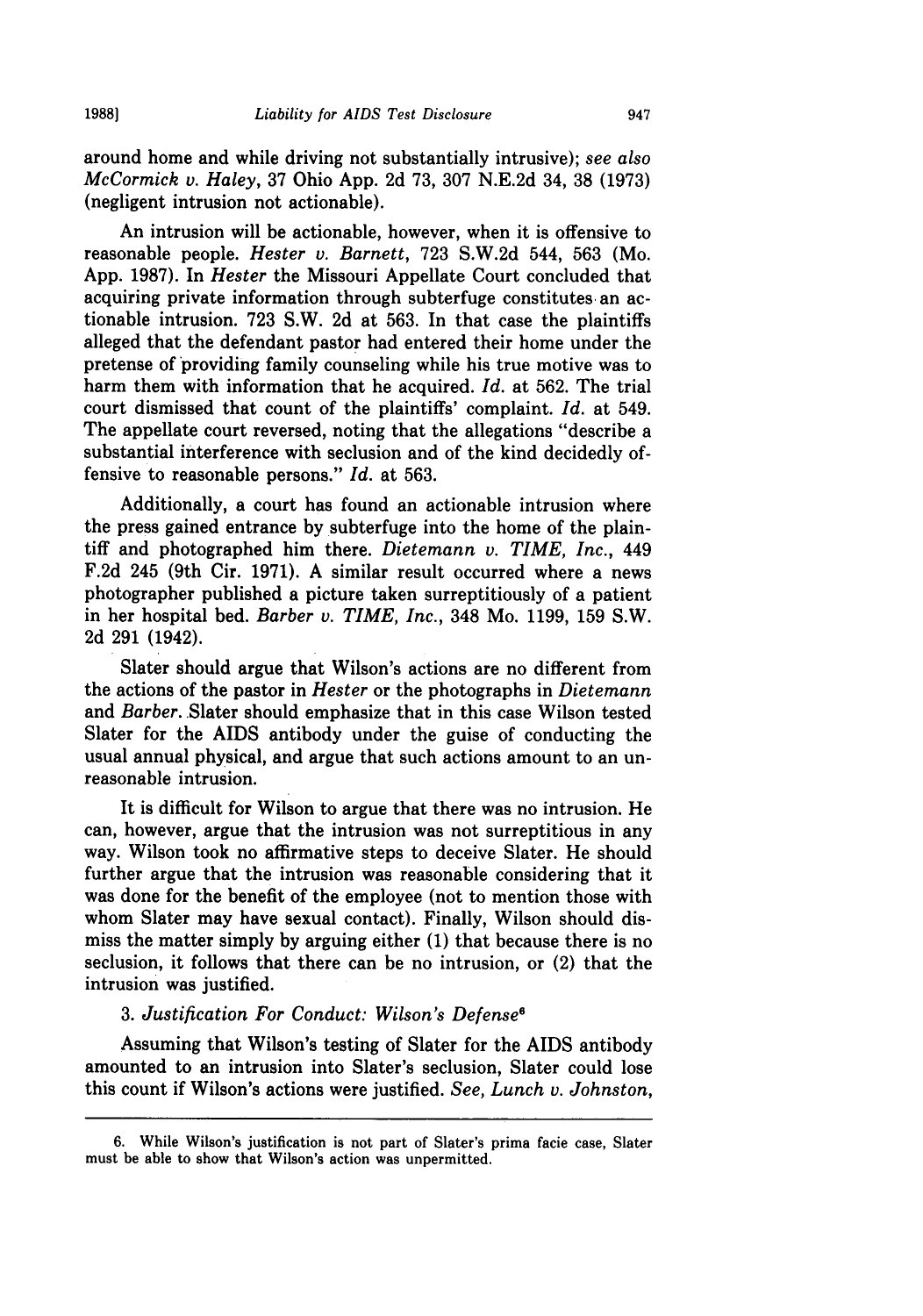76 Pa. Commw. 8, 463 A.2d 87, 89 (1983) (". **.** .to be actionable, the alleged invasion of that right must be unlawful or unjustifiable.") Thus, the third subordinate issue is whether the intrusion, if it occurred, was otherwise justified.

Wilson may attempt to justify his actions on the basis of privilege. Privileges "may be divided into two general categories: **(1)** consent, and (2) privileges created by law irrespective of consent. In general, the latter arise where there is some important and overriding social value in sanctioning defendant's conduct, despite the fact that it causes plaintiff harm." BLACK'S LAW **DICTIONARY,** 1078 (5th ed. 1979);7 *see also Leggeet v. First Interstate Bank of Oregon,* 86 Or. App. 523, 739 P.2d 1083 (1987) (discussing both defenses in its analysis of an employer's alleged intrusion into an employee's seclusion).

a. Consent

Consent vitiates the tort of intrusion. *Leggett v. First Interstate Bank of Oregon,* 86 Or. App. 523, 739 P.2d 1083, 1086 (1987). "[T]here is no actionable invasion of privacy if the plaintiff has consented, the consent has not been revoked, and the defendant has acted within the scope of the consent." *Id.* To be effective, however, consent must be informed. *See, e.g., Perin v. Hayne,* 210 N.W.2d 609, 617-18 (Iowa 1973) (doctor held liable for battery where he obtained consent from his patient for a specific medical procedure and intentionally deviated from the consent and performed a substantially different treatment).

In this case Wilson should argue that Slater either expressly or impliedly consented to taking the HIV test when he willingly participated in the medical testing program. Slater, on the other hand, should argue that his consent, being general and not being informed, was insufficient to justify Wilson's actions.

b. Employer's Privilege

Under the tort of intrusion, a qualified privilege exists to protect employers under certain narrow circumstances. *See, e.g., Eddy v. Brown,* 715 P.2d 74 (Okla. 1986); *McLain v. Boise Cascade Corp.,* 271 Ore. 549, 533 P.2d 343 (1975); *Hoesel v. United States,* 451 F. Supp. 1170 (N.D. Cal. 1978), *aff'd,* 629 F. 2d 586 (9th Cir. 1980). The Oklahoma Supreme Court in *Eddy* found that a work supervisor has a legitimate interest in examining his employee's medical records. 715 P.2d 74. In *McLain* an employer was held not liable for

<sup>7. &</sup>quot;Although courts have not expressly adopted common law privileges and defenses in intrusion into seclusion actions, defendants should be conscious of such justification when fashioning arguments to excuse conduct that has been alleged to be objectionably intrusive." 1 *Privacy Law and Practice,* T 1.06 at 1-80 (G. Trubow ed. 1987).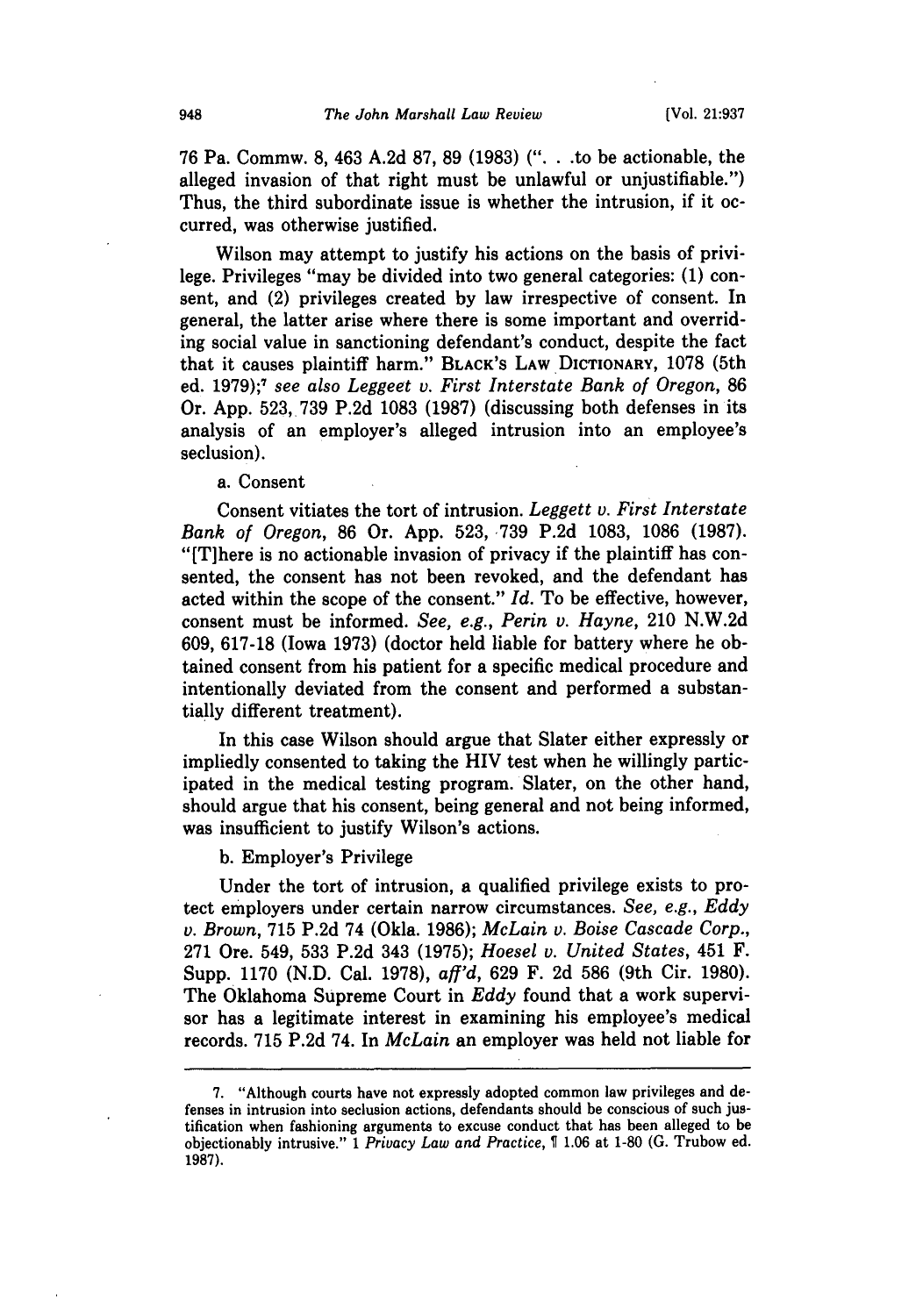its investigation of an employee's workman's compensation claim. **271** Ore. 549, **533 P.2d** 343. While the employee had a right to be free from intrusion, his right was subordinate to his employer's privilege to assess the veracity of that employee's claim. *Id.*

In *Hoes1,* the plaintiff sued his employer's staff psychiatrist for libel. The court stated that employers "obviously have a legitimate need and even a duty to determine whether or not their employees are professionally, physically and psychologically capable of performing their duties." 451 F. Supp. at **1176.**

Similarly, in *Leggett v. First Interstate Bank of Oregon,* **86** Or. **App. 523, 739 P.2d 1083 (1987),** the plaintiff sued her employer for, *inter alia,* invasion of privacy in discussing her condition with her clinical psychologist. The employer claimed that it had a legitimate interest in determining her condition and was, therefore, not liable. **739 P.2d** at **1086.** The court agreed that "an employer does have a legitimate interest in determining an [employee's] condition to the extent that it relates to employment. That interest must be balanced against the nature and extent of the intrusion in deciding if an intrusion has occurred." *Id.*

Wilson could also cite to *McDonnell* for support. **612** F. Supp. 1122. In discussing an employee's expectation of privacy in body fluids, that court noted that the "Fourth Amendment does not preclude taking a body fluid specimen as part **of. . .**any routine periodic physical examination that may be required of employee, **. . ."** *Id.* at **1130** n. **6.** Moreover, Wilson could argue that if the United States Constitution allows government employers to examine employees' body fluids, a private employer, such as Wilson, should have a privilege to conduct such tests as well.

Slater's counter-argument is twofold. First, he should argue that even if Wilson had a legitimate interest in determining Slater's condition, Wilson's interest weighs slight when balanced against the unreasonable intrusiveness of its action. *See, Leggett,* **86** Or. **App. 523, 739 P.2d 1083, 1086** (suggesting that employer's interest must be weighed against the nature and extent of the intrusion). Second, Slater should argue that while an employer may have a need to test for some information, it has no need to test for the AIDS antibody because AIDS is not transmissible in the workplace. Slater has support for this argument in the **CDC** recommendations; "Because AIDS is a bloodborne, sexually transmitted disease that is not spread **by** casual contact, this document does not recommend routine HTLV-III/LAS antibody screening for" most workers. *Recommendations for Preventing Transmission of Infection with Human T-Lymphotropic Virus Type III/Lymphadenopathy-Associated Virus in the Workplace,* 34 **MORBIDITY AND MORTALITY WEEKLY REP. 682-83 (1985).** The **CDC** recommendations further state that "[njo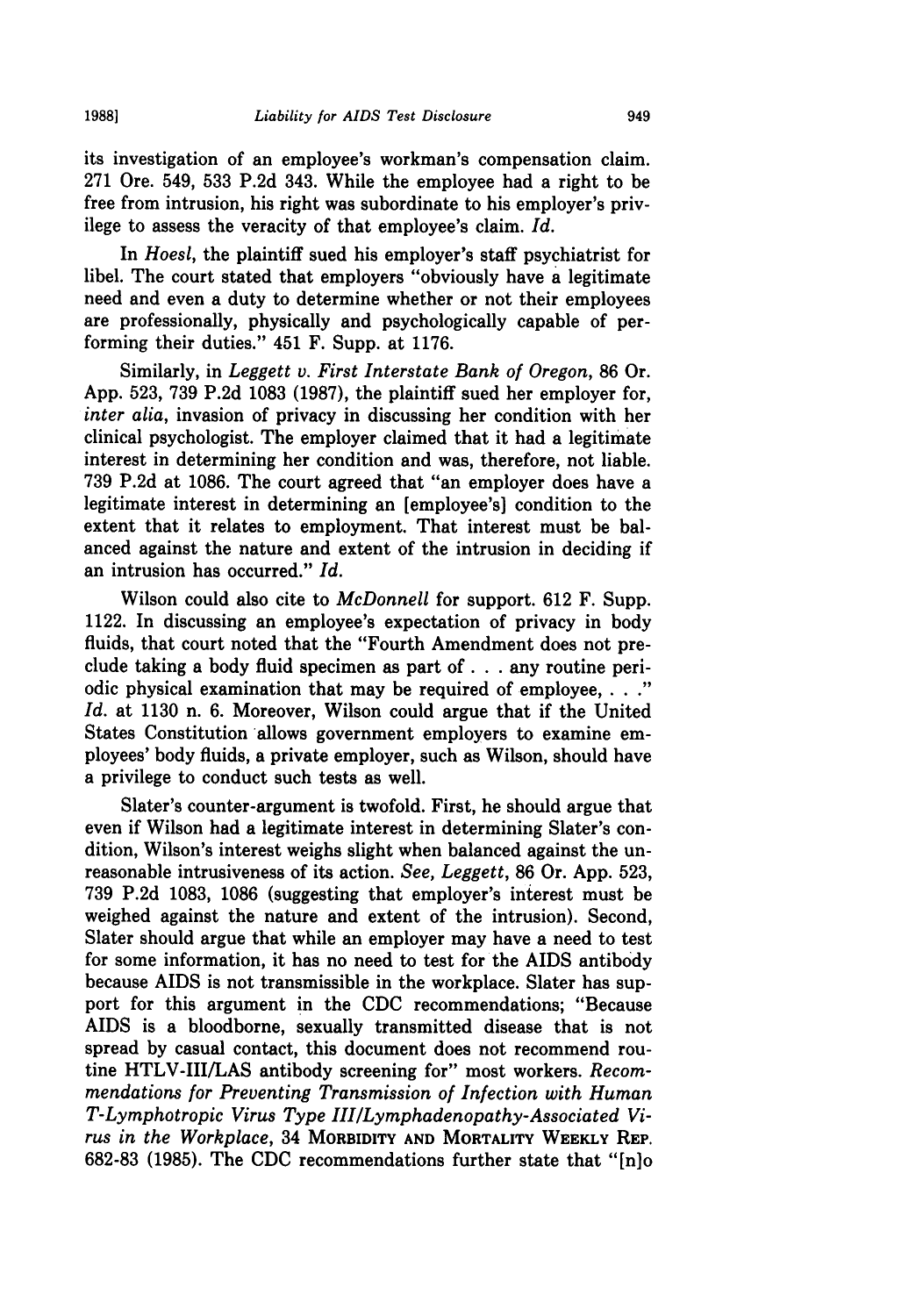known risk of transmission to co-workers, clients, or consumers exists from HTLV-III/LAV-infected workers **in. . .**settings [such as] offices, schools, factories, construction sites, etc." *Id.* at 694.

Finally, Slater could argue that Wilson has no need to test for the AIDS antibody because it would be against public policy to dismiss an employee with AIDS. For this argument Slater has support **by** analogy to cases construing the Vocational Rehabilitation Act of **1973. 29 U.S.C.** § **701-796.** Section 504 of the Act provides that no "otherwise qualified handicapped individual" shall, solely **by** reason of his handicap, be excluded from participation in any program receiving federal financial assistance. **29 U.S.C.** § **701-796.** In *School Board of Nassau County, Florida v. Arline,* **107 S.** Ct. **1123, 1132 (1987),** the United States Supreme Court found a woman with tuberculosis to be handicapped within the meaning of Section 504 of the Rehabilitation Act. The Court noted that *Arline* does not reach the "questions whether a carrier of a contagious disease such as AIDS could be considered to have a physical impairment, or whether such a person could be considered, solely on the basis of contagiousness, a handicapped person as defined **by** the Act." **107 S.** Ct. at **1128** n. **7.**

Attempting to **fill** the gap left in footnote **7** of *Arline,* the Justice Department has taken the position that an employer who discriminates on the basis of the disabling effects of AIDS violates Section 504 of the Act. Cross and Haney, *Legal Issues Involved in Private Sector Medical Testing of Job Applicants and Employees,* 20 **IND.** L. REV. **517, 527 (1987).** Thus, Slater should argue that these decisions suggest that AIDS testing **by** an employer is not only unnecessary but also **highly** disfavored. Moreover, he should argue that while Wilson may have an interest in testing for some **highly** contagious disease, it has little, if any, interest in testing for a disease that is not casually transmitted.

## B. PUBLIC DISCLOSURE OF PRIVATE **FACTS**

The second issue presented **by** this appeal is whether Wilson invaded Slater's privacy when he disclosed to members of the general public the fact that Slater tested positive for the **AIDS** antibody. The Restatement (Second) of Torts provides that

**[o]ne** who gives publicity to a matter concerning the private life of another is subject to liability to the other for the invasion of his privacy, if the matter publicized is of a kind that

(a) would be **highly** offensive to a reasonable person, and

**(b)** is not of legitimate concern to the public.

Restatement (Second) of Torts, § **652D (1977).**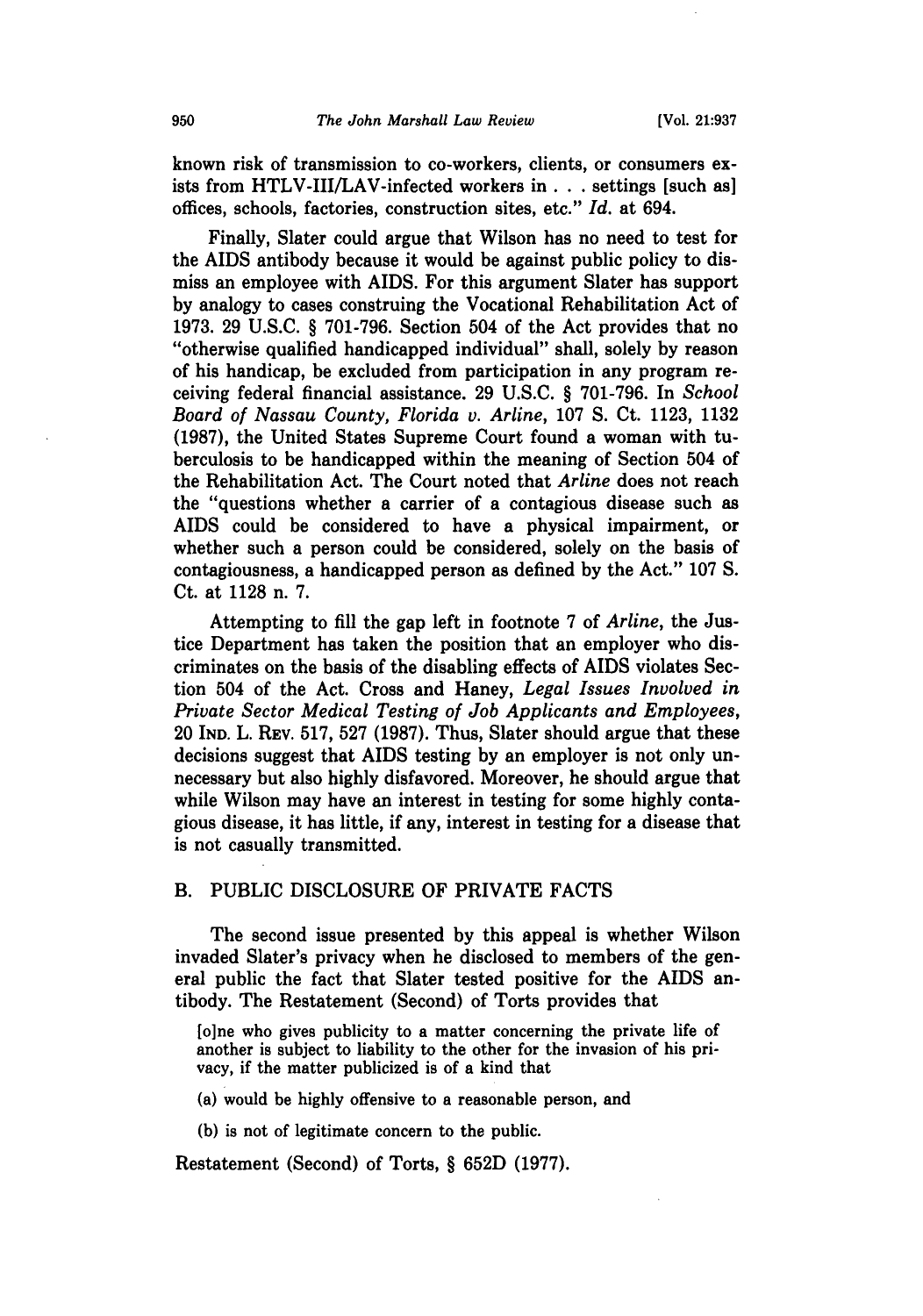**1988]**

To establish his prima facie case for public disclosure of private facts, the plaintiff must show **(1)** the existence of private matters in which the public has no legitimate concern (2) which the defendant disclosed to others **(3)** absent any waiver of privilege (4) such as to bring humiliation or shame to a person of ordinary sensibilities. *Buller v. Pulitzer Publishing Co.,* 648 **S.W.2d** 473, 482 (Mo. **App.** 1984).

#### *1. The Protected Interest: Private Facts*

The first subordinate issue in this count is whether Slater's condition is a private matter that is not of legitimate concern to the public. The Restatement (Second) of Torts provides that the interest protected **by** this cause of action includes private facts, the disclosure of which would be **highly** offensive. Restatement (Second) of Torts § **652D** comment c. The Restatement further provides that ''many unpleasant or disgraceful of humiliating diseases" are "normally entirely private matters." *Id.* at comment **b.** Considering the nature of AIDS, it would appear that it is an unpleasant disease and, therefore, a private matter within the Restatement's definition.

Wilson may argue that he discussed only the fact that Slater tested positive for the HIV antibody and did not say whether Slater had **AIDS.** Such an argument, however, may be tenuous since the public generally views testing positive for the HIV antibody as tantamount to having **AIDS.** Rather than posing a challenge to the existence of private facts, then, Wilson will likely argue **(1)** that there was no disclosure or (2) that he was privileged in making the disclosure.

## 2. *The Prohibited Conduct: A Disclosure*

The second subordinate issue is whether Wilson's discussing Slater's conditions with his friends at the business luncheon amounts to an actionable disclosure. The Restatement provides that it is not an invasion of privacy "to communicate a fact concerning the plaintiff's private life to a single person or even to a small group of person." Restatement (Second) of Torts § **652D** comment a. It must be a "communication that reaches, or is sure to reach, the public." *Id.* The rule of publication as an element of this privacy tort differs from

the rule in defamation, wherein disclosure to one other than the plaintiff constitutes actionable publication. Here, it is the general rule that the disclosure must be widespread, as to the public at large, in order for it to be actionable. However, it has been held that the publicity requirement may be satisfied **'by** proof of disclosure to a very limited number of people when a special relationship exists between the plaintiff and the "public" to whom the information has been disclosed.'

*1 Privacy Law and Practice,* **1.05[1]** at **1-50 (G.** Trubow ed. **1987)**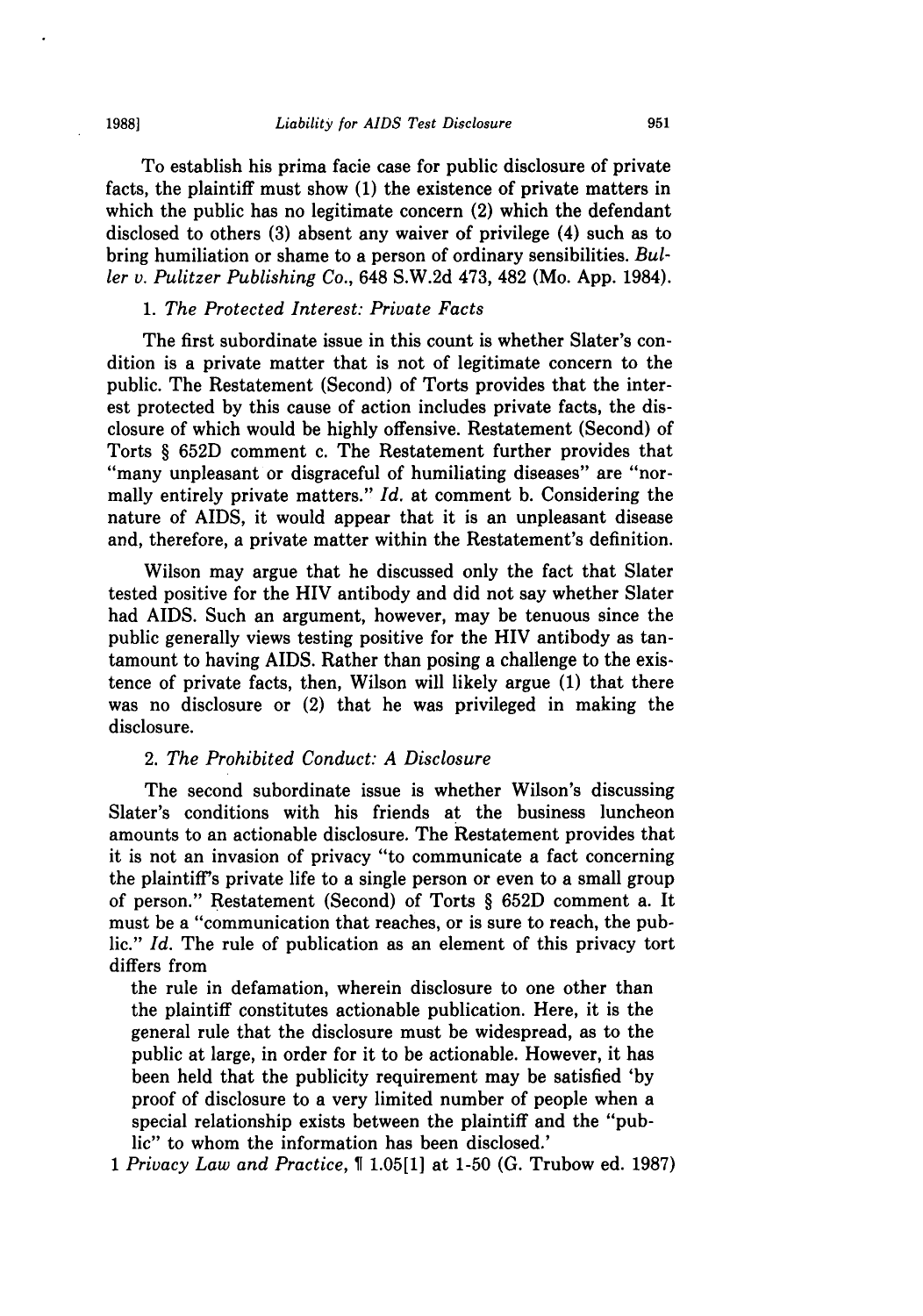(citations and footnotes omitted).

Discussing the issue of publicity in privacy cases, Justice Smith stated that "[t]he wrong depends not upon . .. an arithmetical measure of the numbers who witnessed the exposure . **. . ."** *Hawley* v. *Professional Credit* Bureau, 345 Mich. 500, 76 N.W.2d 835, 841 (1956) (Smith, J., dissenting from majority ruling that credit bureau's sending a letter to employer concerning employee's financial status not an actionable intrusion).

In accord with Justice Smith's analysis, the Supreme Court of Michigan stated that

[a]n invasion of a plaintiff's right to privacy is important if it exposes private facts to a public whose knowledge of those facts would be embarrassing to the plaintiff. Such a public might be the general public, if the person were a public figure, or a particular public such as fellow employees, club members, church members, family, or neighbors, if the person were not a public figure.

Here we have developed the criterion of a particular public, whose knowledge of the private facts would be embarrassing to the plaintiff. . **.** .As Justice Smith said, we do not engage in a numbers game and therefore we leave the criterion here announced to be illustrated by this and future cases.

*Beaumont v. Brown,* 401 Mich. 80, 257 N.W.2d 522 (1977).

In this case the facts suggest the existence of a publication. Wilson disclosed the results of Slater's HIV tests to a table of individuals at a meeting, attended by approximately 75 people. However, the actual number of people to whom the information was disclosed and whether those recipients are members of Slater's particular public are probably questions of fact. Slater could argue, however, (1) that Wilson's disclosure to several of Wilson's friends, regardless of how many there were or who they were, amounts to actionable disclosure as a matter of law or (2) that the applicable rule of publication should parallel that of defamation in this case, making Wilson's public disclosure of Slater's condition actionable as a matter of law. Even if the Court agrees with Slater, however, Wilson could defeat Slater's claim if he can show that the disclosure was privileged.

#### *3. Employer's Privilege*

Wilson, as Slater's employer, has a conditional privilege<sup>8</sup> to disclose information concerning Slater's condition. *See Bratt v. Inter-*

**<sup>8.</sup>** "Such a privilege is conditioned upon reasonable and proper exercise, and is abused and lost if the communication is knowingly false or for an improper or illegal purpose, or made to a recipient who is not reasonably able to carry out the purpose of the privileged occasion." 1 *Privacy Law and Practice,* 1.04[61[a] at 1-31 thru 1-32 **(G.** Trubow, ed. 1987).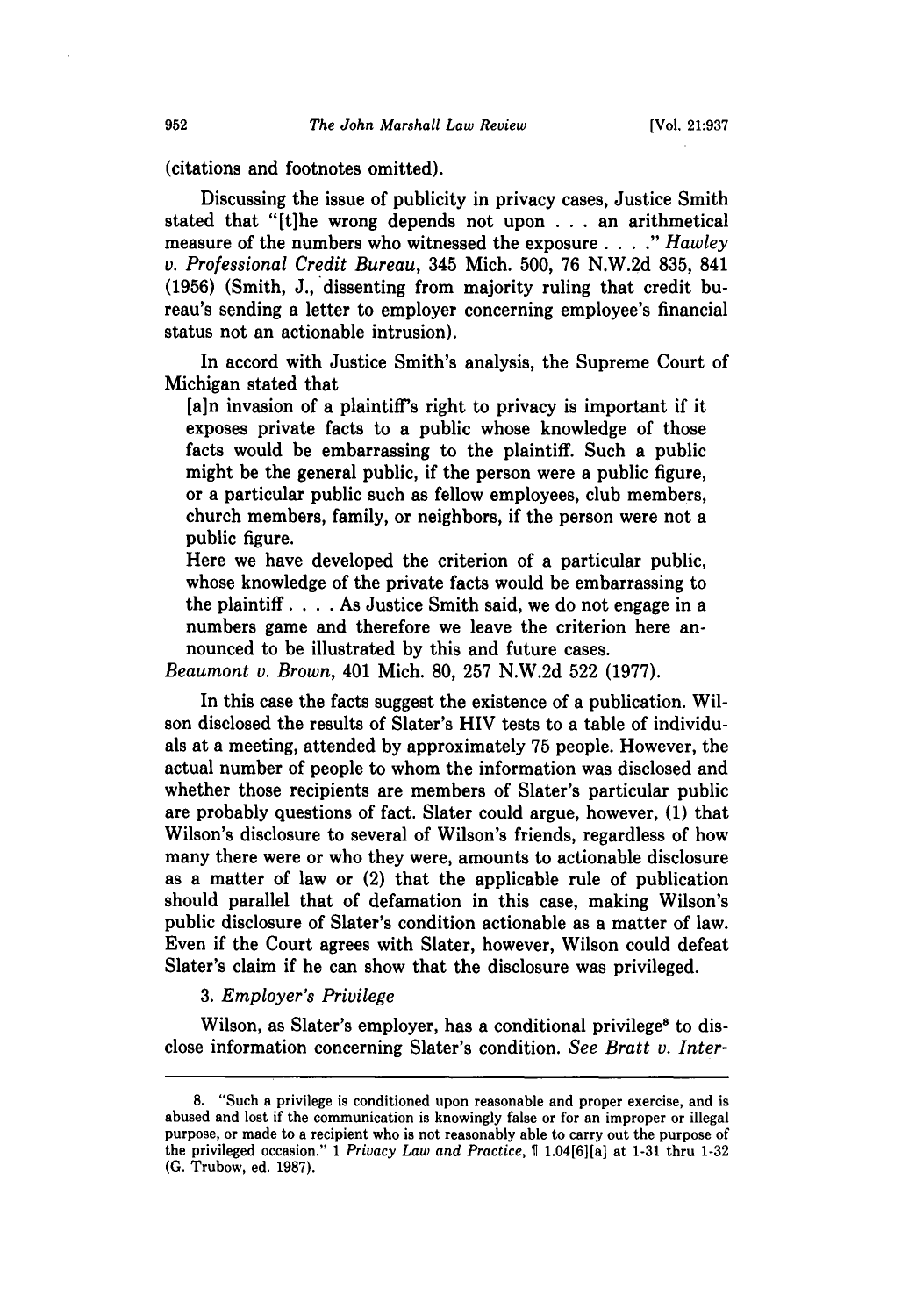*national Business Machines,* 392 Mass. 508, 467 N.E.2d 126, 133 (1984). In *Bratt* the plaintiff sued his employer for, *inter alia,* public disclosure of private facts. The plaintiff alleged that there was improper disclosure of a company physician's description of him as being paranoid. The court concluded that under the Massachusetts right of privacy statute only unreasonable disclosure is proscribed and that an employer may have countervailing interests which may make the disclosure reasonable. *Id.*

Wilson should argue that his disclosure was not unreasonable since it was made during an employment-related activity and only to those who had been discussing the disease. He should also argue that the information was completely true and not disclosed with any intention other than to inform his fellow businessmen that such tests are both available and informative.

Slater, on the other hand, should argue that unlike the disclosure in *Bratt* which was made to other employees, Wilson's disclosure was made to members of the general public. Moreover, he should argue that since a common interest does not exist outside the sphere of employment, Wilson was not justified in his disclosure to members of the general public.

#### *4. Privilege To Disclose To Those Who Need The Information*

The privilege to disclose is governed by a reasonableness standard. *Levias v. United Airlines,* 27 Ohio App. 2d 222, 500 N.E.2d 340 (1985). Publication is limited to those who the disclosure believes have a "real need to know, not mere curiosity." 500 N.E.2d at 374. In *Levias* a flight attendant sued her employer for the disclosure by its medical examiner to both her supervisor and her husband her excessive menstruation and need for gynecological surgery. 500 N.E.2d at 373. The court found the employer in error since neither the attendant's supervisor nor her husband had a "real need to know." Thus, existence of the privilege turns upon whether Wilson, in disclosing Slater's condition to the public, gave the information to those who had a real need to know.

Slater should argue that, considering (1) the modes of transmission of the disease and (2) the absence of any evidence that those to whom Wilson disclosed information about Slater's condition were Slater's sexual partners or otherwise likely to be exposed to Slater's blood, Wilson exceeded his privilege since he disclosed Slater's condition to members of the general public. The people who attended the luncheon were merely curious and did not have a "real need to know." *Levias,* 27 Ohio App. 3d 222, 500 N.E.2d at 374.

Wilson, on the other hand, should argue that insofar as the public fears AIDS virus as a very novel and lethal disease, members of the public have more than just "mere curiosity" in identifying those